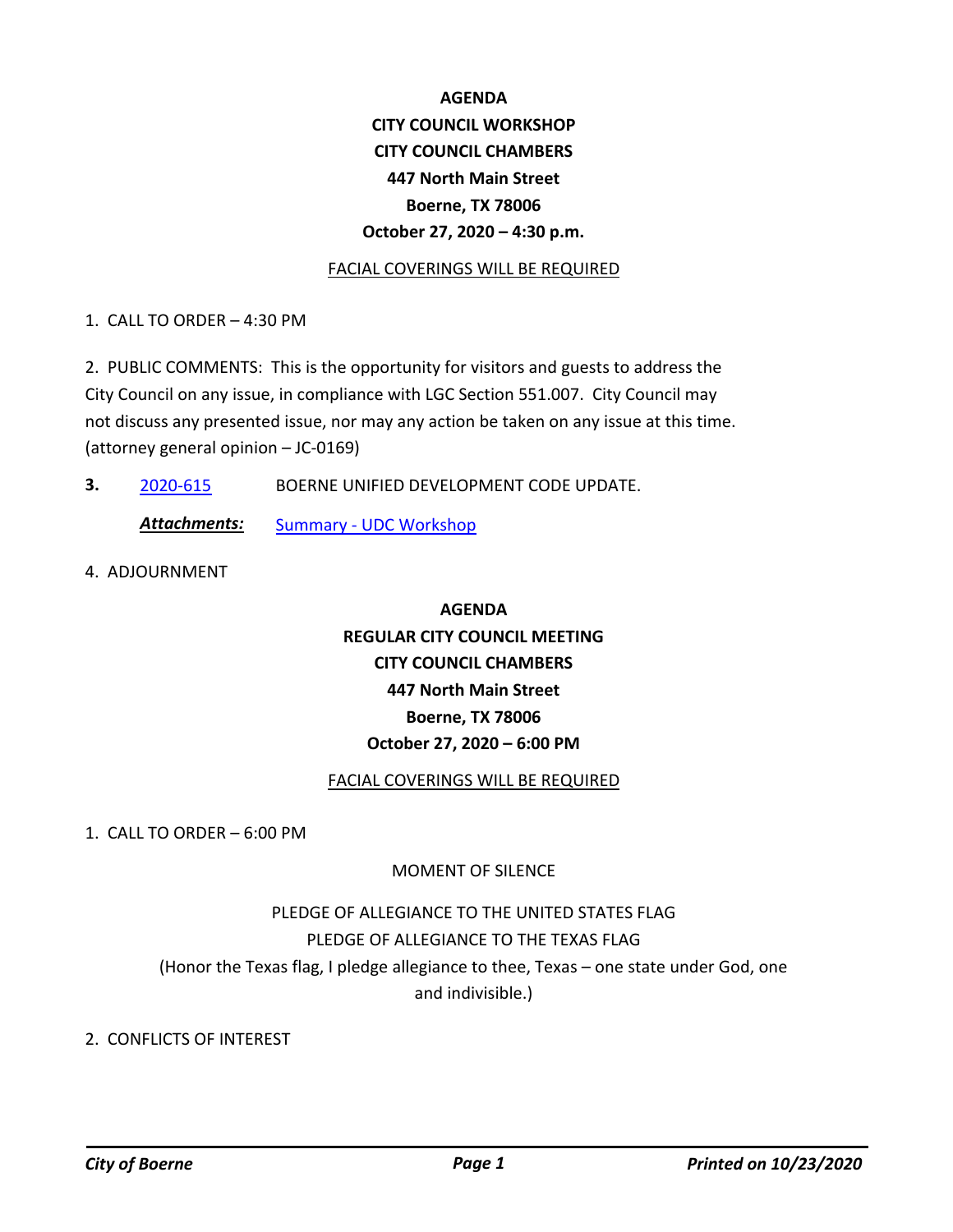| <b>City Council</b> | Agenda | <b>October 27, 2020</b> |
|---------------------|--------|-------------------------|

3. PUBLIC COMMENTS: This is the opportunity for visitors and guests to address the City Council on any issue, in compliance with LGC Section 551.007. City Council may not discuss any presented issue, nor may any action be taken on any issue at this time. (Attorney General opinion – JC-0169)

4. CONSENT AGENDA: All items listed below within the Consent Agenda are considered to be routine by the City Council and may be enacted with one motion. There will be no separate discussion of items unless a Council Member or citizen so requests, in which event the item may be moved to the general order of business and considered in its normal sequence.

CONSIDER APPROVAL OF THE MINUTES OF THE REGULAR CITY COUNCIL MEETING ON OCTOBER 13, 2020. **A.** [2020-620](http://boerne.legistar.com/gateway.aspx?m=l&id=/matter.aspx?key=5539)

*Attachments:* [Minutes.20.1013](http://boerne.legistar.com/gateway.aspx?M=F&ID=4cbd3070-282b-49dc-b663-20ebf5fa4ce4.pdf)

- CONSIDER ON SECOND READING ORDINANCE NO. 2020-25; AN ORDINANCE AMENDING THE CITY OF BOERNE ZONING ORDINANCE NO. 2007-64, CAPTIONED, "ZONING ORDINANCE OF THE CITY OF BOERNE, TEXAS", DATED DECEMBER 18,2007, BY AMENDING ARTICLE 3, SECTION 13, PERMANENT ZONING OF 0.829 ACRES LOCATED AT 33565 INTERSTATE HIGHWAY 10 (KAD NO. 15876) FROM TEMPORARY ZONING, R-A, SINGLE-FAMILY RURAL RESIDENTIAL-AGRICULTURAL DISTRICT TO B-2, HIGHWAY COMMERCIAL DISTRICT; REPEALING ALL ORDINANCES IN CONFLICT; CONTAINING A SEVERANCE CLAUSE; AND DECLARING AN EFFECTIVE DATE. **B.** [2020-613](http://boerne.legistar.com/gateway.aspx?m=l&id=/matter.aspx?key=5532)
	- [Summary Second Reading](http://boerne.legistar.com/gateway.aspx?M=F&ID=3f48f815-ea86-4cb2-8d32-83add8d49558.docx) [Ordinance No. 2020-25](http://boerne.legistar.com/gateway.aspx?M=F&ID=59128ef7-fa8b-46c5-9afe-78fb0fe2c7c1.docx) [Att 1 - 33565 IH 10 Location Map](http://boerne.legistar.com/gateway.aspx?M=F&ID=9f293308-dcb5-4561-ad42-792eaa75e195.pdf) [Att 2 - 33565 IH 10 Current Zoning](http://boerne.legistar.com/gateway.aspx?M=F&ID=740888e7-bdb3-4437-894d-b76c4d5b4f98.pdf) [Att 3 - 33565 IH 10 Proposed Zoning](http://boerne.legistar.com/gateway.aspx?M=F&ID=e71887b8-6cac-4dce-b0e7-e6394924ba41.pdf) [Att 4 - 33565 IH 10 FLU](http://boerne.legistar.com/gateway.aspx?M=F&ID=d7dfb895-2bfa-4bfa-b0c6-ac8c07ae02b7.pdf) [Att 5 - Zoning Description RA and B2](http://boerne.legistar.com/gateway.aspx?M=F&ID=29e763b4-ad22-4bb7-b9d4-d3f3dae8aed0.pdf) [Att 6 - Zoning Use Table RA and B2](http://boerne.legistar.com/gateway.aspx?M=F&ID=a21abe59-a69a-48d7-9528-4ee594cc97da.pdf) [Att 7 - Street View](http://boerne.legistar.com/gateway.aspx?M=F&ID=6539a855-d9c4-4b03-adfa-20a837cc3b50.jpg) *Attachments:*
- CONSIDER ON SECOND READING ORDINANCE NO. 2020-26; AN ORDINANCE AMENDING THE CITY OF BOERNE ZONING ORDINANCE NO. 2007-64, CAPTIONED, "ZONING ORDINANCE **C.** [2020-614](http://boerne.legistar.com/gateway.aspx?m=l&id=/matter.aspx?key=5533)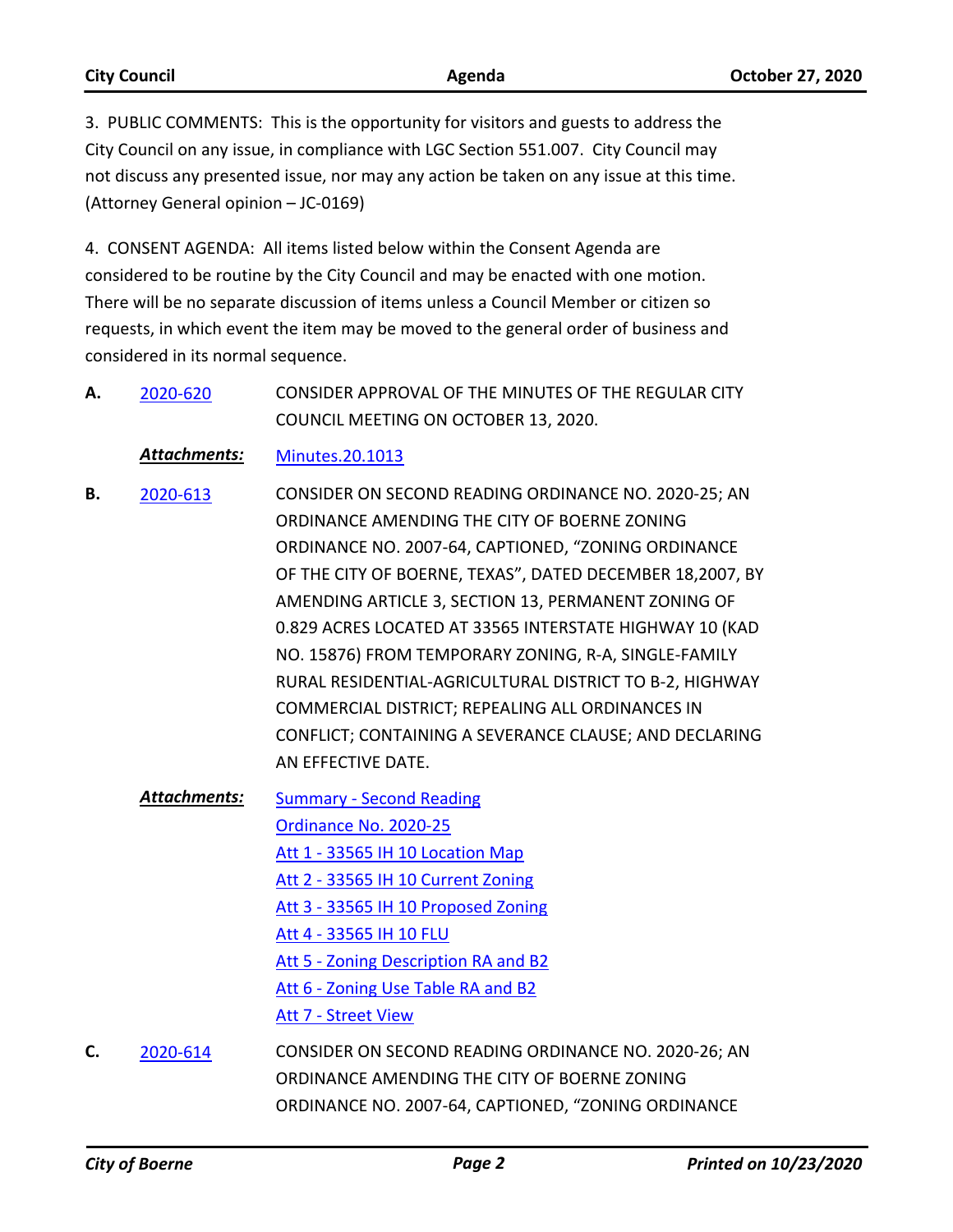| <b>City Council</b> |                     | Agenda                                                                                                                                                                                                                                                                                                                                                                                                                              | October 27, 2020 |
|---------------------|---------------------|-------------------------------------------------------------------------------------------------------------------------------------------------------------------------------------------------------------------------------------------------------------------------------------------------------------------------------------------------------------------------------------------------------------------------------------|------------------|
|                     |                     | OF THE CITY OF BOERNE, TEXAS", DATED DECEMBER 18,2007, BY<br>AMENDING ARTICLE 3, SECTION 13, PERMANENT ZONING OF<br>0.374 ACRES LOCATED AT 33875A INTERSTATE HIGHWAY 10<br>(KAD NO. 33907) FROM TEMPORARY ZONING, R-A,<br>SINGLE-FAMILY RURAL RESIDENTIAL-AGRICULTURAL DISTRICT<br>TO B-2, HIGHWAY COMMERCIAL DISTRICT; REPEALING ALL<br>ORDINANCES IN CONFLICT; CONTAINING A SEVERANCE CLAUSE;<br>AND DECLARING AN EFFECTIVE DATE. |                  |
|                     | Attachments:        | <b>Summary - Public Hearing - Second Reading</b><br>Ordinance No. 2020-26<br>Att 1 - 33875A IH 10 Location Map<br>Att 2 - 33875A IH 10 Current Zoning<br>Att 3 - 33875A IH 10 Proposed Zoning<br>Att 4 - 33875A IH 10 FLU<br>Att 5 - Zoning Description RA and B2<br>Att 6 - Zoning Use Table RA and B2<br><b>Att 7 - Street View</b>                                                                                               |                  |
| D.                  | 2020-621            | CONSIDER RESOLUTION NO. 2020-R85; A RESOLUTION<br>AUTHORIZING THE CITY MANAGER TO PROCEED WITH<br>PURCHASES AS PER SECTION 6.08 OF THE CITY OF BOERNE'S<br>HOME RULE CHARTER. (Fiberglass weir components for the Esser<br>Road Wastewater Treatment Plant clarifiers in an amount not to<br>exceed \$16,570.40 to replace worn materials on plant structures)                                                                      |                  |
|                     | Attachments:        | <b>AIS Clarifier Wiers Purchase.2020</b><br>Resolution No. 2020-R85                                                                                                                                                                                                                                                                                                                                                                 |                  |
| Ε.                  | 2020-622            | CONSIDER RESOLUTION NO. 2020-R86; A RESOLUTION<br>AUTHORIZING THE CITY MANAGER TO PROCEED WITH<br>PURCHASES AS PER SECTION 6.08 OF THE CITY OF BOERNE'S<br>HOME RULE CHARTER. (Two axle shafts for the Esser Road<br>Wastewater Treatment Plant aeriation basins in an amount not to<br>exceed \$19,516.00 to replace worn materials on plant structures)                                                                           |                  |
|                     | <b>Attachments:</b> | AIS Orbal Shafts Purchase.2020<br>Resolution No. 2020-R86                                                                                                                                                                                                                                                                                                                                                                           |                  |
| F.                  | 2020-605            | CONSIDER RESOLUTION NO. 2020-R87; A RESOLUTION<br>AUTHORIZING THE CITY MANAGER TO PROCEED WITH<br>PURCHASES AS PER SECTION 6.08 OF THE CITY OF BOERNE'S                                                                                                                                                                                                                                                                             |                  |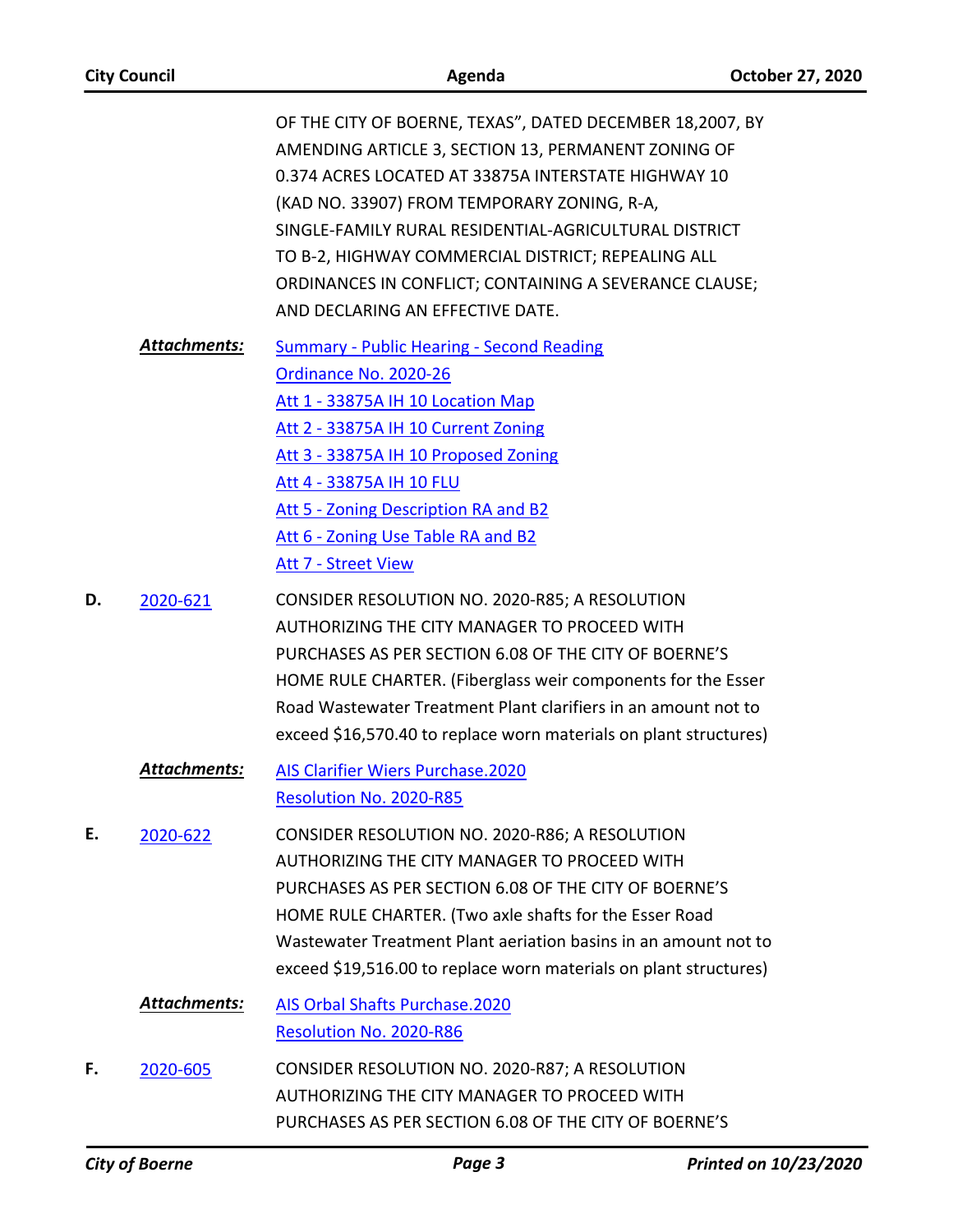| <b>City Council</b> |                     | Agenda                                                                                                                                                                                                                                                                                                                                   | October 27, 2020 |
|---------------------|---------------------|------------------------------------------------------------------------------------------------------------------------------------------------------------------------------------------------------------------------------------------------------------------------------------------------------------------------------------------|------------------|
|                     |                     | HOME RULE CHARTER. (Scale computing servers in an amount<br>not to exceed \$43,860.17)                                                                                                                                                                                                                                                   |                  |
|                     | <b>Attachments:</b> | AIS Scale 10. 27.2020.docx<br>Resolution No. 2020-R87<br><b>SHI Government Solutions Proposal</b>                                                                                                                                                                                                                                        |                  |
| G.                  | 2020-618            | CONSIDER RESOLUTION NO. 2020-R88; A RESOLUTION<br>AUTHORIZING THE CITY MANAGER TO ENTER INTO AND<br>MANAGE A PLANNED MAINTENANCE AGREEMENT BETWEEN THE<br>CITY OF BOERNE AND WAUKESHA-PEARCE INDUSTRIES, LLC. FOR<br><b>EMERGENCY GENERATOR PREVENTATIVE SERVICES</b><br>MAINTENANCE FOR AN AMOUNT NOT TO EXCEED \$22,172.26.            |                  |
|                     | <b>Attachments:</b> | AIS Emergency Generator Prevenitive Maintenance Agreement<br>Resolution No. 2020-R88<br><b>WPI Proposal</b><br><b>Kentech proposal</b><br><b>Cummins proposal</b>                                                                                                                                                                        |                  |
| Н.                  | 2020-616            | CONSIDER RESOLUTION NO. 2020-R89; A RESOLUTION<br>AUTHORIZING THE CITY MANAGER TO ENTER INTO AND<br>MANAGE AN AGREEMENT BETWEEN THE CITY OF BOERNE AND<br>INTERPOOL, INC. FOR POOL WATER TREATMENT SERVICES FOR<br>AN AMOUNT NOT TO EXCEED \$17,160.00.                                                                                  |                  |
|                     | Attachments:        | AIS interpool inc agreement<br>Resolution No. 2020-R89<br><b>Commercial Swim proposed agreement 2020</b><br>Interpool inc agreement                                                                                                                                                                                                      |                  |
| Ι.                  | 2020-617            | CONSIDER RESOLUTION NO. 2020-R90; A RESOLUTION<br>AUTHORIZING THE CITY MANAGER TO ENTER INTO AND<br>MANAGE A SCHEDULED MAINTENANCE SERVICE AGREEMENT<br>BETWEEN THE CITY OF BOERNE AND HEAT TRANSFER<br>SOLUTIONS, INC. FOR HVAC PREVENTATIVE MAINTENANCE<br>SERVICES OF ALL CITY FACILITIES FOR AN AMOUNT NOT TO<br>EXCEED \$35,158.00. |                  |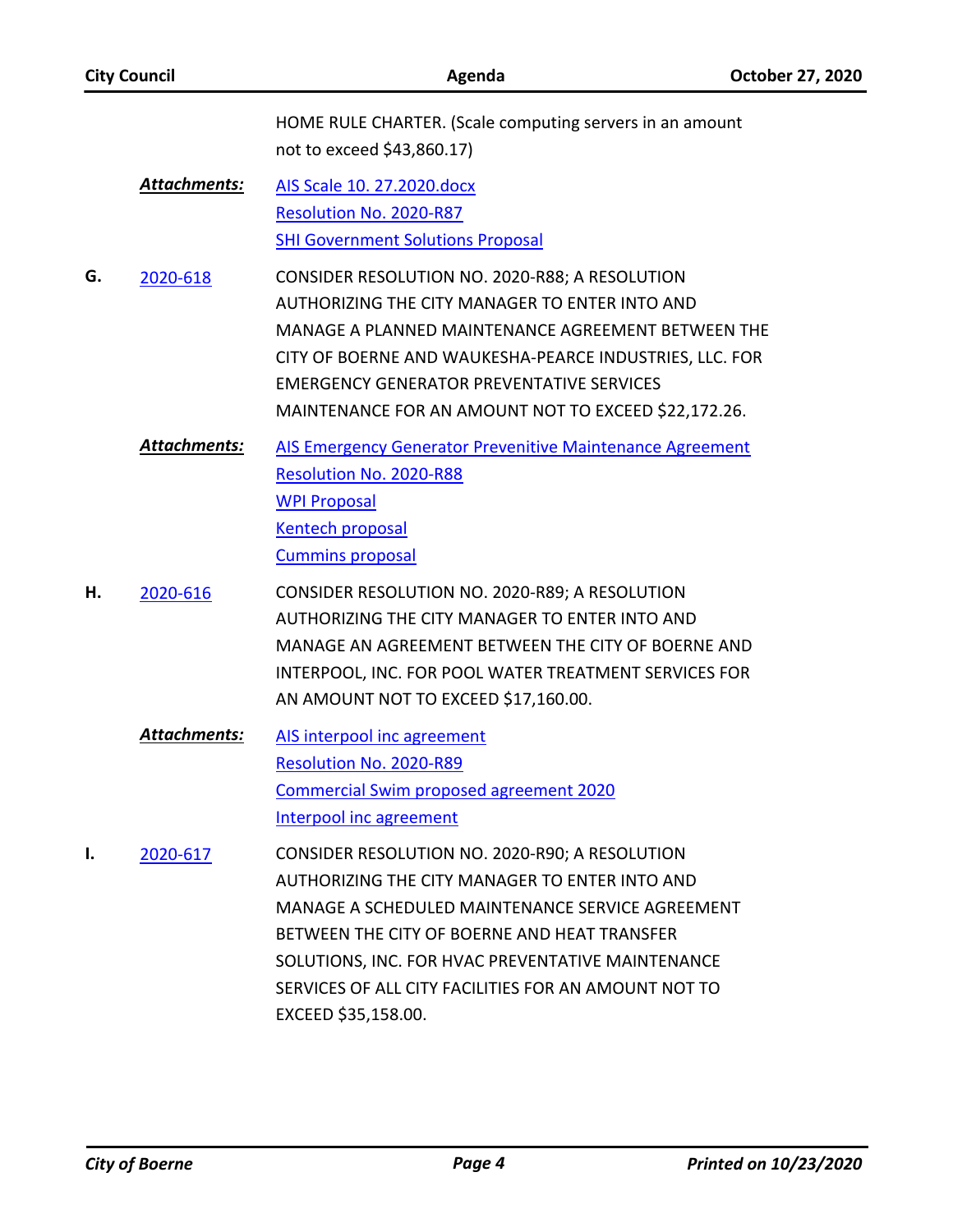|    | <b>Attachments:</b>    | AIS HVAC Preventative Maintenance Agreement                                                                                                                                                                                                                                                   |
|----|------------------------|-----------------------------------------------------------------------------------------------------------------------------------------------------------------------------------------------------------------------------------------------------------------------------------------------|
|    |                        | Resolution No. 2020-R90                                                                                                                                                                                                                                                                       |
|    |                        | <b>HTS Proposal</b>                                                                                                                                                                                                                                                                           |
|    |                        | <b>Airco Mechanical proposal</b>                                                                                                                                                                                                                                                              |
|    |                        | <b>Trotter &amp; Morton proposal</b>                                                                                                                                                                                                                                                          |
|    | <b>REGULAR AGENDA:</b> |                                                                                                                                                                                                                                                                                               |
|    | 5. RESOLUTIONS:        |                                                                                                                                                                                                                                                                                               |
| А. | 2020-619               | CONSIDER RESOLUTION NO. 2020-R91; A RESOLUTION<br>ADOPTING A 5 YEAR ECONOMIC DEVELOPMENT STRATEGY PLAN<br>FOR THE YEARS 2020 - 2025.                                                                                                                                                          |
|    | <b>Attachments:</b>    | <b>AIS BKCEDC 5-Year Workplan</b><br>Resolution No. 2020-R91                                                                                                                                                                                                                                  |
|    |                        | <b>BKCEDC Economic Development Strategy Plan.2020</b>                                                                                                                                                                                                                                         |
| В. | 2020-609               | CONSIDER RESOLUTION NO. 2020-R92; A RESOLUTION<br>AUTHORIZING THE CITY MANAGER TO ENTER INTO AND<br>MANAGE A WATER SUPPLY CONTRACT BY AND BETWEEN THE<br>CITY OF BOERNE AND LOOKOUT KENDALL RANCH, L.P. RELATING<br>TO KENDALL COUNTY WATER CONTROL AND IMPROVEMENT<br><b>DISTRICT NO. 4.</b> |
|    | <b>Attachments:</b>    | AIS Kendall Ranch Draft Oct2720-JET Final<br>Resolution No. 2020-R92<br>COB Water Agreement 10-22-20 Complete<br><b>Location Map</b>                                                                                                                                                          |
|    | 6. OTHER ITEMS:        |                                                                                                                                                                                                                                                                                               |
| А. | 2020-611               | CALL FOR A PUBLIC HEARING REGARDING THE ADOPTION OF A<br>UNIFIED DEVELOPMENT CODE, REPEALING AND REPLACING<br>ORDINANCES PERTAINING TO LAND DEVELOPMENT, ZONING                                                                                                                               |

AND SIGNAGE, ON TUESDAY, NOVEMBER 10, 2020 AT 6:00 P.M.

#### [AIS UDC PH](http://boerne.legistar.com/gateway.aspx?M=F&ID=cbc7dfc1-f4e3-4c18-8ed4-46fc2df62989.docx) *Attachments:*

[Public Hearing 20.1110 UDC](http://boerne.legistar.com/gateway.aspx?M=F&ID=d6a4be4b-7697-404c-9e06-7f4c0170d895.docx)

## 7. CITY MANAGER'S REPORT:

[2020-612](http://boerne.legistar.com/gateway.aspx?m=l&id=/matter.aspx?key=5531) A. HUMAN RESOURCES DIRECTOR INTRODUCTION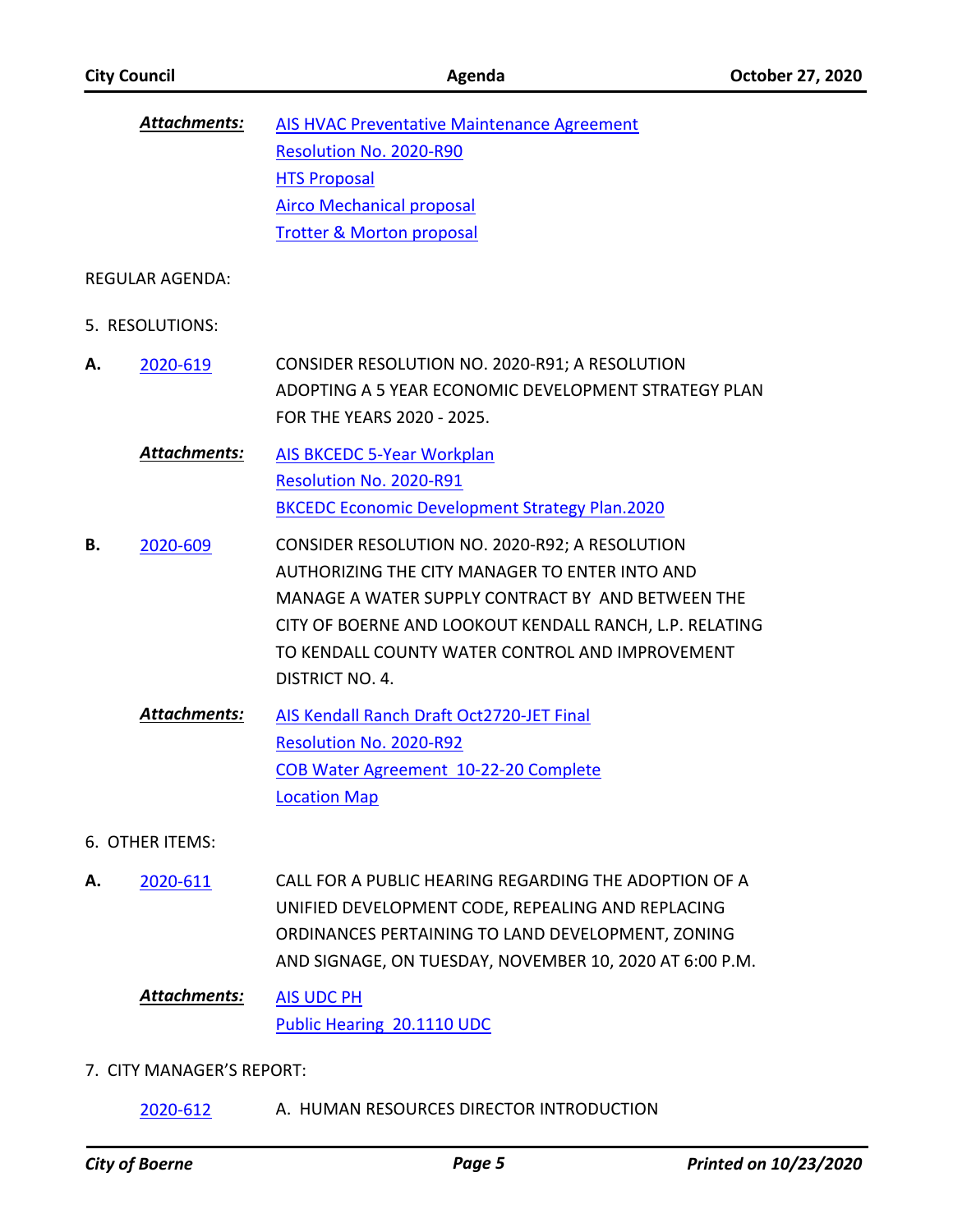## B. MONTHLY PROJECT UPDATE

C. MUNI-POWER COMMUNICATION PROGRAM (Thompson)

8. COMMENTS FROM COUNCIL – No discussion or action may take place.

9. EXECUTIVE SESSION IN ACCORDANCE WITH THE TEXAS GOVERNMENT CODE: CITY COUNCIL MAY, AS PERMITTED BY LAW, ADJOURN INTO EXECUTIVE SESSION AT ANY TIME TO DISCUSS ANY MATTER LISTED ABOVE INCLUDING IF THEY MEET THE QUALIFICATIONS IN SECTIONS 551.071 (CONSULTATION WITH ATTORNEY), 551.072 (DELIBERATION REGARDING REAL PROPERTY), 551.073 (DELIBERATION REGARDING GIFTS), 551.074 (PERSONNEL/OFFICERS), 551.076 (DELIBERATION REGARDING SECURITY DEVICES), AND SECTION 551.087 (DELIBERATION REGARDING ECONOMIC DEVELOPMENT NEGOTIATIONS) OF CHAPTER 551 OF THE TEXAS GOVERNMENT CODE. (If needed)

## 10. ADJOURNMENT

## **CERTIFICATION**

**I hereby certify that the above notice of meeting was posted on the 23rd day of October, 2020 at 3:30 p.m.**

s/s Lori A. Carroll City Secretary

\_\_\_\_\_\_\_\_\_\_\_\_\_\_\_\_\_\_\_\_\_\_\_\_\_\_\_\_\_\_\_

# **NOTICE OF ASSISTANCE AT THE PUBLIC MEETINGS**

**The City Hall Complex is wheelchair accessible. Access to the building and special parking is available at the front entrance of the building. Requests for special services must be received forty-eight (48) hours prior to the meeting time by calling the City Secretary at 830-249-9511.**